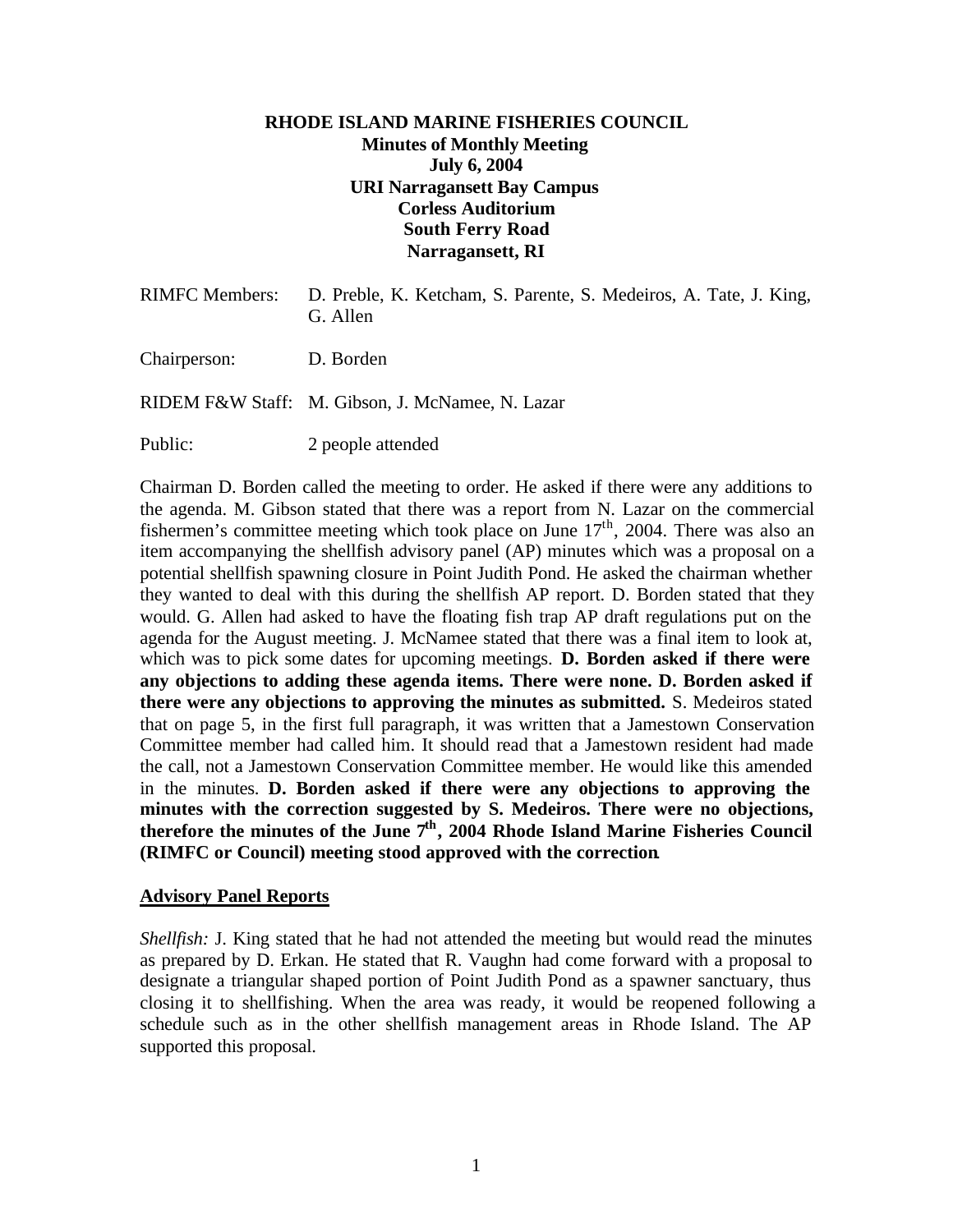B. Rheault outlined an aquaculture lease proposal which he had pending with the Coastal Resource Management Council (CRMC), also occurring in Point Judith Pond. The Division of Fish and Wildlife (DFW) had done a site visit and found no shellfish in this area. The AP supported his proposal.

The shellfish AP requested that the Department of Environmental Management (DEM) legal council attend there next AP meeting to discuss some legal issues with them.

The final discussion was about the industry/DFW compromise regarding the Greenwich Bay management area. Several of the industry members were unhappy with this compromise. The DFW stated that no proposals on this area would be considered until after the 2004 shellfish dredge surveys had been concluded.

The proposal from R. Vaughn which had been passed out to the Council that evening, had not been specifically noticed on the agenda therefore D. Borden suggested tabling this issue until the next RIMFC meeting (August 2nd). Further, he suggested having the shellfish AP meet and discuss this proposal to come up with a more specific plan and to also have DEM Law Enforcement attend the meeting to comment on the proposed lines.

# **Other Business**

*Council action on June 15, 2004 public hearing proposals:* J. McNamee stated that they would go back through the slide show and take the items one by one.

*Change closed season for recreation black sea bass to September 8 – September 21 in order to allow fishing over Labor Day weekend***:** J. McNamee gave a brief introduction and stated that there had been no public comments. **S. Medeiros made a motion to recommend to the Director of DEM (Director) to adopt this change. G. Allen seconded the motion. The motion carried unanimously.**

*Modify season and possession limit for the commercial floating fish trap management plan for striped bass***:** J. McNamee gave a brief introduction and stated that there had been a written comment and a public comment from M. Marchetti both opposed to the change. **D. Borden asked if there was anyone on the Council who wished to make a motion. No one made a motion, therefore there was no action taken by the Council due to the lack of a motion.**

*Changes to commercial lobster regulations stemming from Addendum 4 and Addendum 5 to the Atlantic States Marine Fisheries Commission (ASMFC) Lobster Management Plan which include changes to minimum gauge sizes, transferable trap allocations, most restrictive rule, escape vent sizes, and effort reduction measures***:** J. McNamee stated that this was a multifaceted change which proposed changes to several different items. The slide presentation broke these up into separate items, therefore the Council could take each item individually.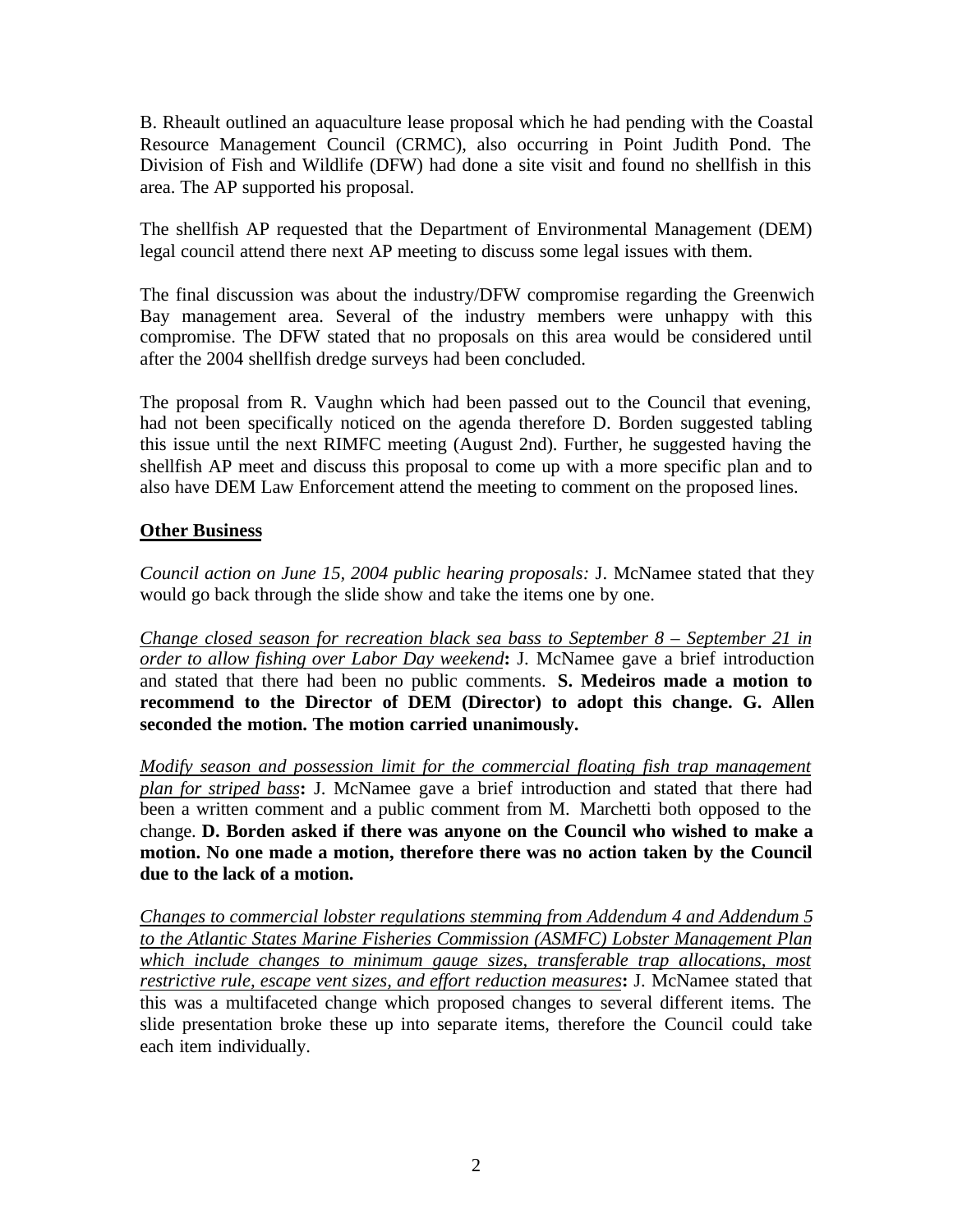Item 1. MINIMUM GAUGE SIZE: J. McNamee gave a brief introduction. M. Gibson stated that this particular item dealt with inshore Rhode Island waters. M. Gibson went on to state that these items are all compliance issues but wanted to mention that a stock assessment was currently being conducted and pending the outcome of this assessment, many of these changes may not be needed. Conversely, the assessment may show that they do need these changes. If the outcome is that the changes are not needed, a second public hearing would be conducted to remove the changes stemming from the current public hearing. J. McNamee stated that there were several public comments, all but one opposed to changing the minimum gauge sizes.

G. Allen asked, based on one of the public comments, how adopting the regulations with the other states in essence changes the gauge sizes in federal waters. M. Gibson stated that in the absence of any timely changes by the federal government to minimum gauge sizes, the collective states could adopt regulations governing federal waters thereby implementing a consistent set of regulations for federal waters which does not disadvantage any states fishermen relative to the other states. G. Allen and K. Ketcham went on to ask whether the other states definitely are adopting these regulations or not. M. Gibson stated that they are with the exception of Maine, but Maine is in the process of adopting these regulations via a statute change. The other exception is that Long Island Sound was at a different gauge size because it falls in to a separate management area, the changes mentioned here only pertain to area 2, area 3, and the outer cape.

# **J. King made a motion to recommend that the Director adopt the changes to minimum gauge sizes in Rhode Island inshore waters as described in the public hearing summary document under item 1. G. Allen seconded the motion. The motion carried unanimously.**

D. Borden asked M. Gibson to update the Lobster Industry on the status of the assessment via a Lobster AP meeting and a report to the Council when he gets some information. M. Gibson agreed.

Item 4. MOST RESTRICTIVE RULE: J. McNamee gave a brief introduction and stated that there had been a public comment supporting the change with the inclusion of the examples given in the public hearing summary document. J. McNamee went on to state that they had conferred with DEM Legal Counsel on this and he stated that including examples in regulation is inappropriate and could not be done. D. Borden suggested the course of action to take would be to adopt the regulatory language only but include the examples in the official minutes of the meeting (\*see below).

**J. King made a motion to recommend that the Director adopt the regulatory language for the most restrictive rule as described under item 4 in the public hearing summary document with the inclusion of the explanatory examples in the minutes of the meeting. K. Ketcham seconded the motion. The motion carried unanimously.**

**\*Example 1:**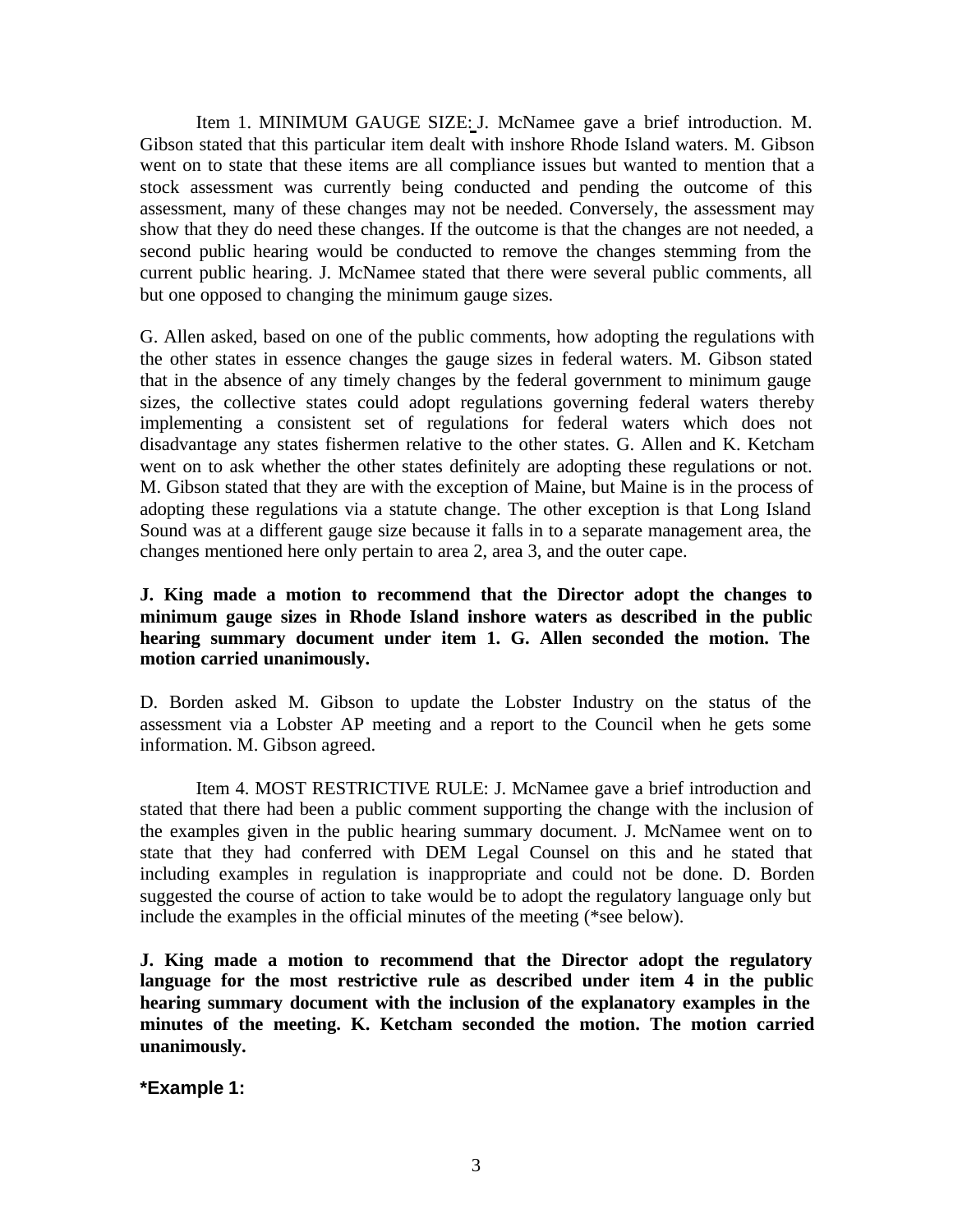**A lobster fisherman is permitted in both Area 2 and 3. This individual's Area 2 allocation is 800 traps and based on historical participation their Area 3 allocation is 300 traps. The overall trap cap in Area 2 is 800 traps and the overall trap cap in Area 3 is 2600 traps.**

*Status Quo:* **The most restrictive rule would compare the individual's allocation (800 for Area 2 vs. 300 for Area 3) and the fisherman is limited to the most restrictive individual trap allocation. Therefore, this fisherman is limited to the lower individual trap allocation of 300 traps wherever he may fish throughout Areas 2 and 3.** *Addendum IV Proposal:* **The most restrictive rule would compare the trap cap in each area (800 in Area 2 vs. 2600 in Area 3) and the fisherman is limited to the most restrictive trap cap. Therefore, this fisherman is limited to his Area 2 allocation of 800 traps; 300 of these could be fished in Area 3.**

# **Example 2:**

**A lobster fisherman is permitted in both Area 2 and 3. Their Area 2 allocation is 800 traps and based on historical participation his Area 3 allocation is 1200 traps. The overall trap cap in Area 2 is 800 traps and the overall trap cap in Area 3 is 2600 traps.**

*Status Quo:* **The most restrictive rule would compare the individual's allocation (800 for Area 2 vs. 1200 for Area 3) and the fisherman is limited to the most restrictive individual trap allocation. Therefore, this fisherman is limited to the lower individual trap allocation of 800 traps wherever he may fish throughout Areas 2 and 3.** *Addendum IV Proposal:* **The most restrictive rule would compare the trap cap in each area (800 in Area 2 vs. 2600 in Area 3) and the fisherman is limited to the most restrictive trap cap, which is 800 traps in Area 2. Therefore, this fisherman is limited to his Area 2 allocation of 800 traps to be fished in either area.**

# **Example 3:**

**A lobster fisherman is permitted in both Area 3 and 4. Based on historical participation, their Area 3 allocation is 1000 traps and based on historical participation their Area 4 allocation is 1200 traps. The overall trap cap in Area 3 is 2600 traps and the overall trap cap in Area 4 is 1440 traps.**

*Status Quo:* **The most restrictive rule would compare the individual's allocation (1000 for Area 3 vs. 1200 for Area 4) and the fisherman is limited to the most restrictive individual trap allocation. Therefore, this fisherman is limited to the lower individual trap allocation of 1000 traps wherever he may fish in Areas 3 and 4.**

*Addendum IV Proposal:* **The most restrictive rule would compare the trap cap in each area (2600 in Area 3 vs. 1440 in Area 4) and the fisherman is limited to the most restrictive trap cap, which is 1440 in Area 4. Therefore, this fisherman is limited to his allocation in Area 4 of 1200 traps; 1000 of these can be fished in Area 3.**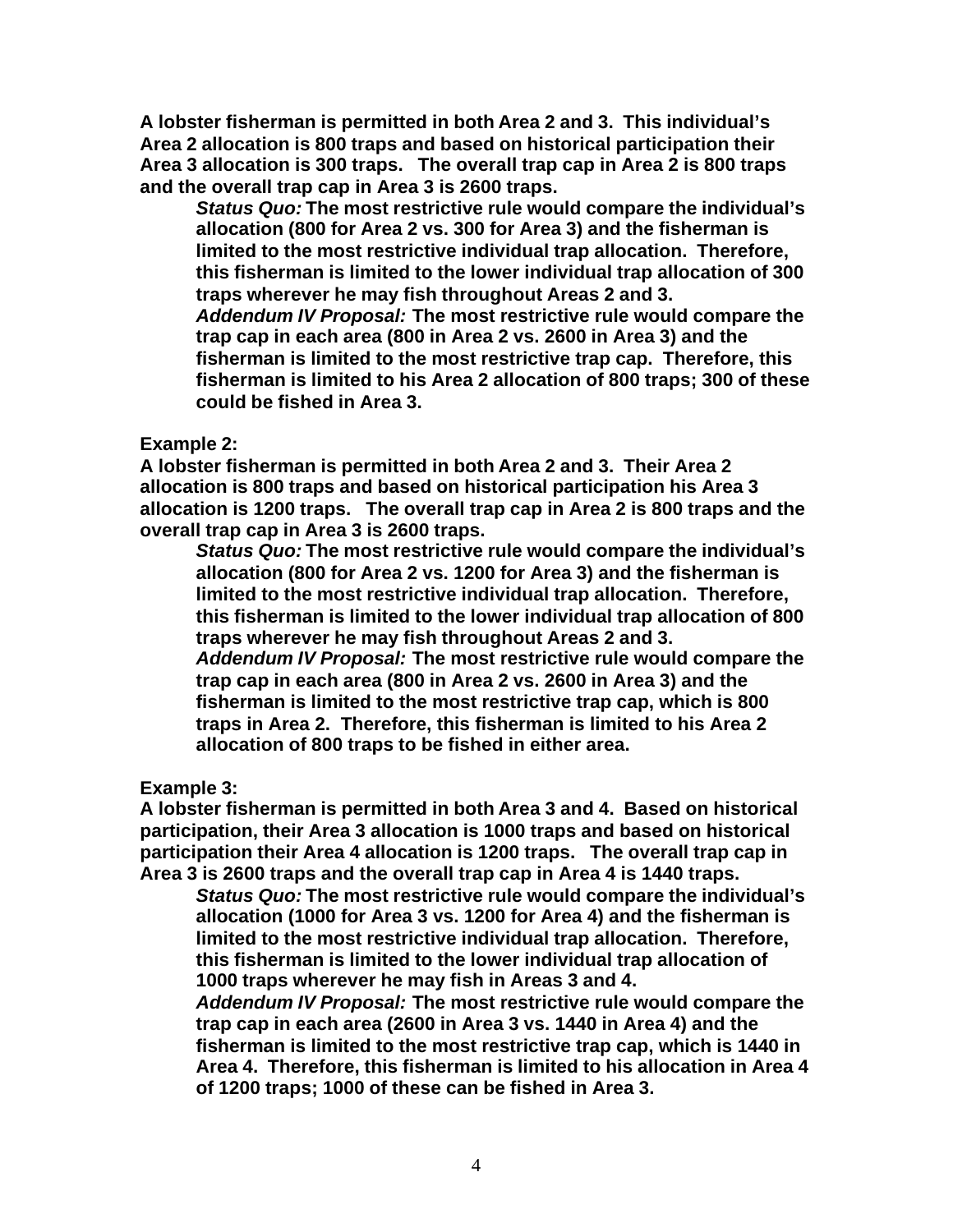**Example 4:**

**A lobster fisherman is permitted in both Area 3 and 4. Based on historical participation, their Area 3 allocation is 1600 traps and based on historical participation their Area 4 allocation is 1000 traps. The overall trap cap in Area 3 is 2600 traps and the overall trap cap in Area 4 is 1440 traps.**

*Status Quo:* **The most restrictive rule would compare the individual's allocation (1600 for Area 3 vs. 1000 for Area 4) and the fisherman is limited to the most restrictive individual trap allocation. Therefore, this fisherman is limited to the lower individual trap allocation of 1000 traps.**

*Addendum IV Proposal:* **The most restrictive rule would compare the trap cap in each area (2600 in Area 3 vs. 1440 in Area 4) and the fisherman is limited to the most restrictive trap cap, which is 1440 in Area 4. Therefore, this fisherman is limited to his allocation in Area 4 of 1000 traps to be fished in either area.**

Item 5. ASMFC LOBSTER FISHERY MANAGEMENT AREA MANAGEMENT MEASURES: J. McNamee gave a brief introduction and stated that there had been several comments which were similar to the comments given for item 1.

### **S. Medeiros made a motion to recommend to the Director to adopt the changes proposed under item 5 in the public hearing summary document. G. Allen seconded the motion. The motion carried unanimously.**

Item 6. LOBSTER FISHERY MANAGEMENT AREA 2 (INSHORE SOUTHERN NEW ENGLAND); MINIMUM ESCAPE VENT SIZE:J. McNamee gave a brief introduction and stated that there had been one public comment supporting the change and two opposed to the change. D. Borden stated that this was an issue that was being looked in to in greater depth by M. Gibson and if there was some research that came forward which disputed the current science which recommends these increases, M. Gibson would come forward with a new recommendation.

G. Allen wished to have the Lobster AP comments characterized for the record. D. Borden stated that the comments reflected the industries feeling that the science used to develop the escape vent sizes was not adequate and they wished that no action take place until better scientific experiments had been brought forward.

### **G. Allen made a motion to recommend to the Director to adopt the changes proposed under item 6 in the public hearing summary document. K. Ketcham seconded the motion. The motion carried unanimously.**

Item 7. AREA 2 MANAGEMENT MEASURES: J. McNamee gave a brief introduction. M. Gibson stated that this particular item contained several elements, one of which governed trap transferability. Trap transferability was currently an unresolved issue and recommended that this should be tabled until after the ASMFC meeting week in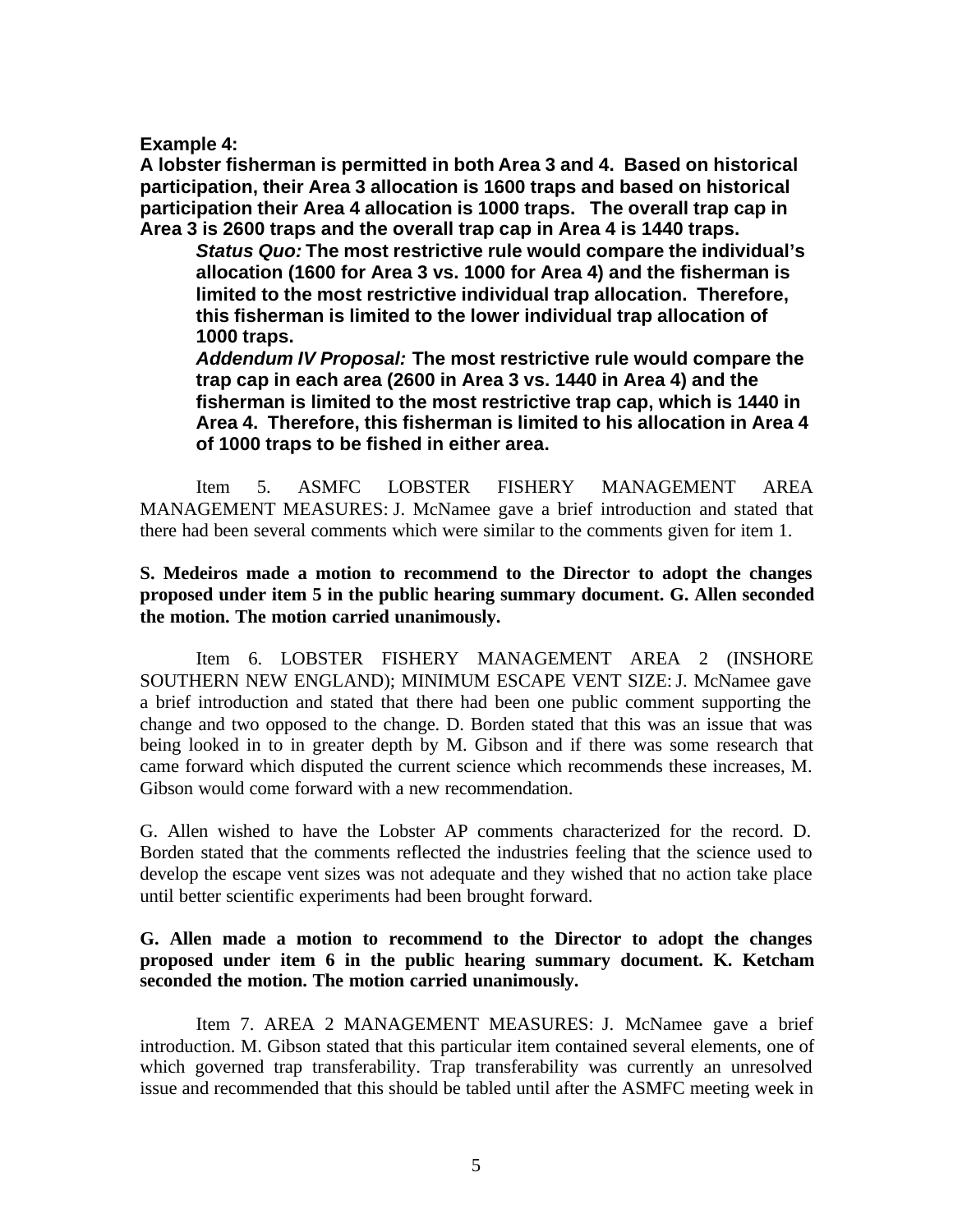August where they will be revisiting this issue to come up with a consensus program across all of the states. The rest of the elements pertaining to this item however should be acted upon this evening.

D. Borden suggested going to item 11 (dealing exclusively with trap transferability) first to deal with this issue and then come back to this item. The Council agreed to this coarse of action (see item 11 below).

After discussing item 11, which they tabled until the September Council meeting, the Council came back to this item. J. McNamee gave the public comments stating that the comments were mostly regarding the qualification poundage, the commercial lobstermen and their representatives who were present stated that the cut off poundage should go back to 1,000 pounds. A second comment was about closing area 2 certificates. A final comment was given by a person who had recently entered the fishery at the 100 pot limit. Under these changes, if he sold his license, the transfer would only allow for 50 pots to the new individual, he felt this was unfair.

**S. Parente made a motion to recommend to the Director that he adopt the changes outlined in item 7 with the exception of the 2,000 pound cut off poundage. The motion was to change the qualifying poundage to 1,000 pounds. J. King seconded the motion. Also note that the trap transferability section had already been tabled. The motion carried unanimously.**

Item 8. LOBSTER FISHERY MANAGEMENT AREA 3 (OFFSHORE WATERS); MINIMUM GAUGE SIZE: J. McNamee gave a brief introduction and stated that there had been two public comments, one opposed to the change because he felt the state did not have authority to adopt regulations in federal waters and one supporting the change because this would keep Rhode Island in compliance with the other states.

### **J. King made a motion to recommend to the Director to adopt the changes outlined in item 8. G. Allen seconded the motion. The motion carried unanimously.**

Item 9. LOBSTER FISHERY MANAGEMENT AREA 3 (OFFSHORE WATERS); MINIMUM ESCAPE VENT SIZE: J. McNamee gave a brief introduction and stated that the public comments were the same as above.

### **S. Medeiros made a motion to recommend to the Director that he adopt the changes as defined in item 9 of the public hearing summary document. J. King seconded the motion. The motion carried unanimously.**

Item 10. LOBSTER FISHERY MANAGEMENT AREA OUTER CAPE COD; MINIMUM ESCAPE VENT SIZE:J. McNamee gave a brief introduction and stated that the public comments were the same as above.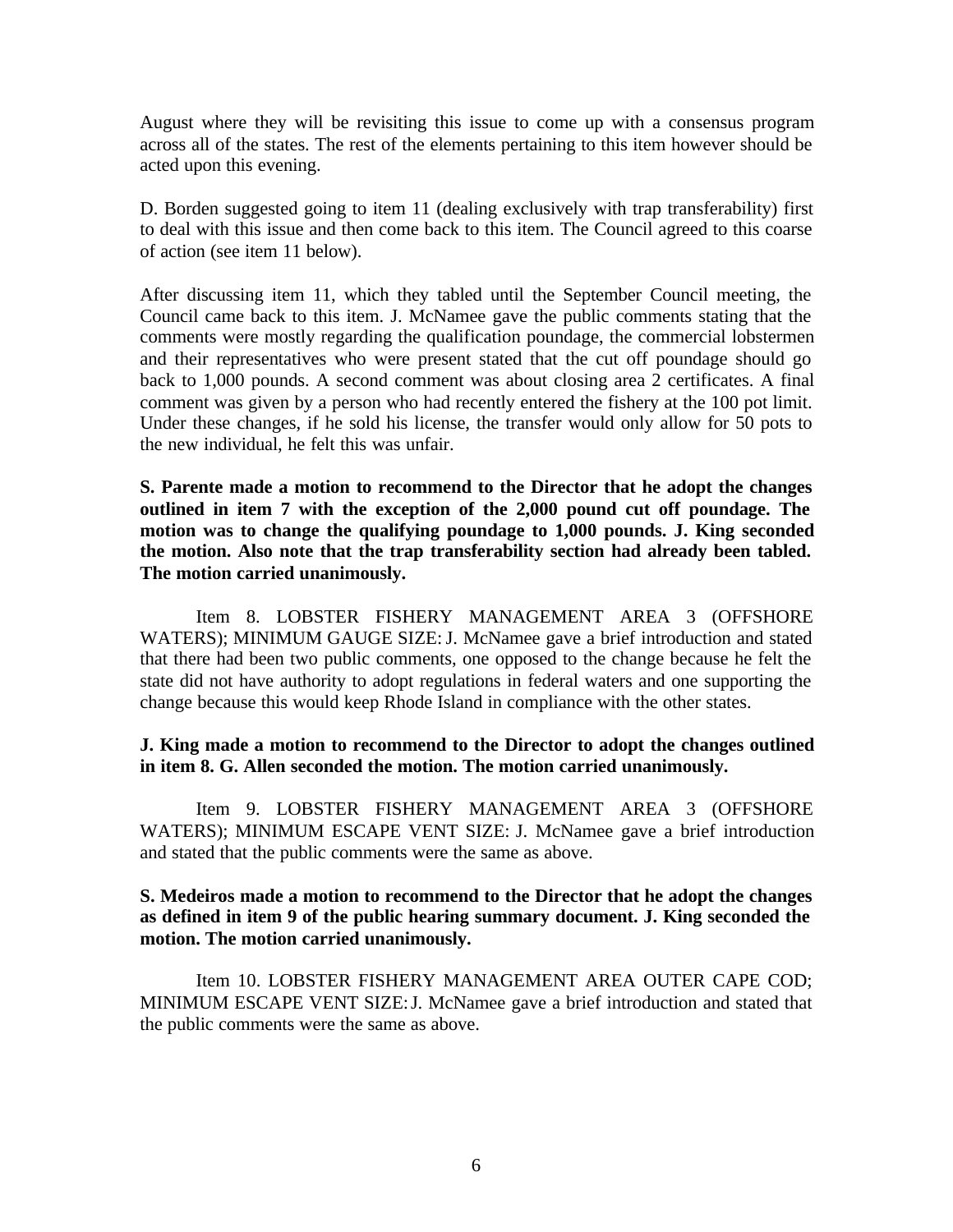# **S. Medeiros made a motion to recommend to the Director that he adopt the changes as defined in item 9 of the public hearing summary document. J. King seconded the motion. The motion carried unanimously.**

Item 11. RIDFW RULES GOVERNING LOBSTER TRAP/BUSINESS TRANSFERS AND SALES:J. McNamee gave a brief introduction and stated that there had been public comments supporting this item. D. Borden suggested tabling this issue until the September Council meeting at which point M. Gibson will have come forward with any changes from ASMFC, along with a DEM recommendation as to whether this issue has changed enough to warrant taking it back to public hearing.

# **S. Medeiros made a motion to table this issue until the September public hearing. J. King seconded the motion. The motion carried unanimously.**

*Repeal lobster exemption certificate program for undersized area 3 lobsters***:** J. McNamee gave an introduction stating that this issue was not a requirement of addendum 4 and 5 but rather was an artifact of area 2 and area 3 becoming the same gauge size because of the changes required in the addenda. The exemption certificates were not necessary anymore because the gauge sizes were going to be the same. The only public comment was from M. McSally and he stated that this program will be needed because he feels that the state of Rhode Island does not have the jurisdiction to raise gauge sizes in area 3 therefore the gauge sizes will remain different.

### Item 2. LOBSTER EXEMPTION CERTIFICATE FOR FISHERMEN

**D. Borden asked if there was anyone on the Council who wished to make a motion. No one made a motion, therefore there was no action taken by the Council due to the lack of a motion.**

### Item 3. APPLICATION FOR LOBSTER EXEMPTION CERTIFICATE

**D. Borden asked if there was anyone on the Council who wished to make a motion. No one made a motion, therefore there was no action taken by the Council due to the lack of a motion.**

#### **Added agenda items**

*Commercial fishermen's committee report:* M. Gibson stated that the Council had received detailed minutes. D. Borden, who attended the meeting, stated that only half of the committee showed for the meeting. There was no action or recommendations which came out of the meeting, however a productive discussion was had. The mission of the committee was to develop a set of recommendations to pass along to the Council and the Director regarding licensing issues such as new entrants, appeals, and things of this nature. D. Borden went on to state that they should convene two more meetings before the September deadline.